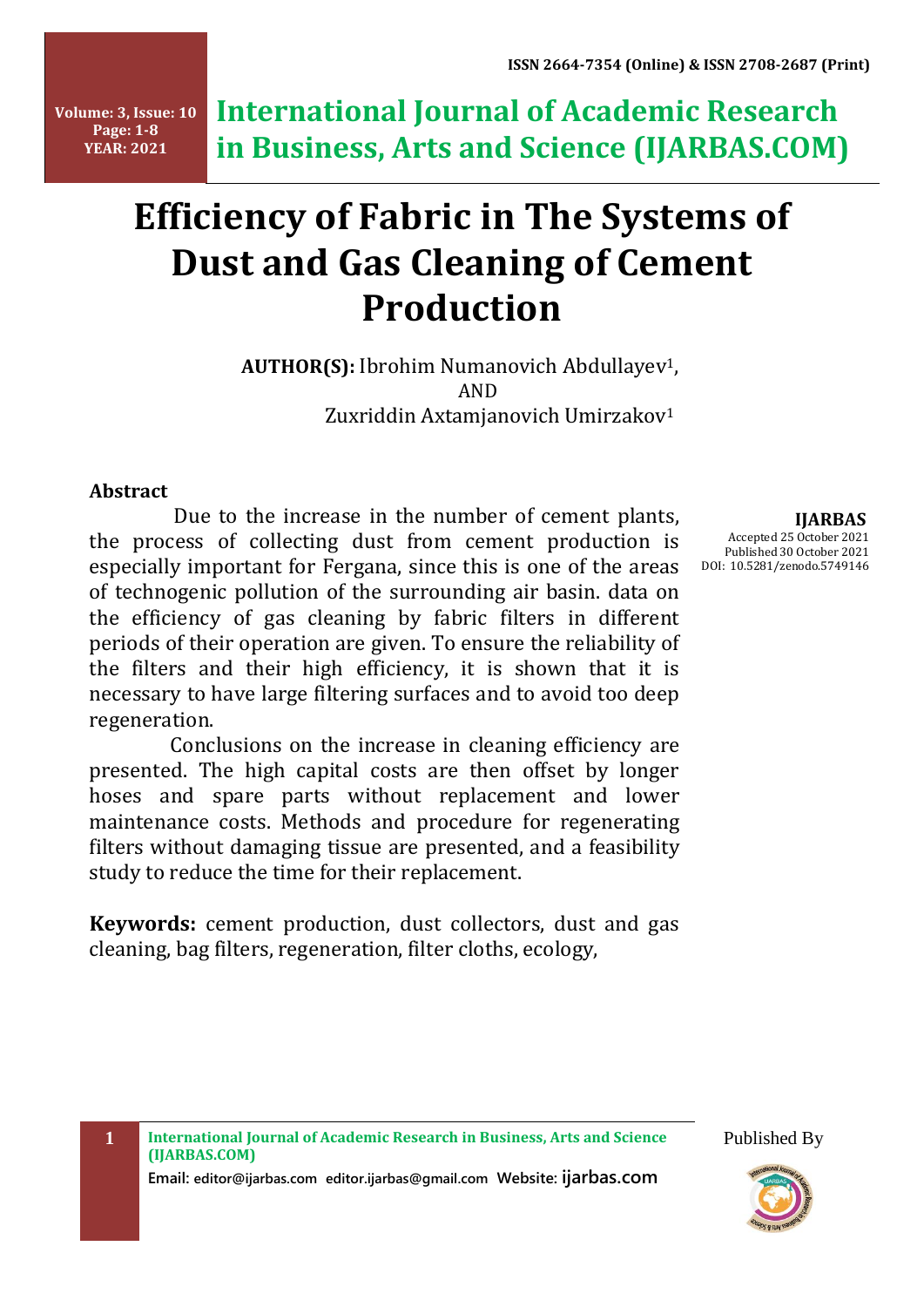**About Author**

## Author(s): **Ibrohim Numanovich Abdullayev1, Zuxriddin Axtamjanovich Umirzakov<sup>1</sup>**

<sup>1</sup>Ferghana Polytechnic Institute, Ferghana, 86 Ferghana str., 150107, Uzbekistan.

E-mail: [abdullayev.ibrahim1947@gmail.com](mailto:abdullayev.ibrahim1947@gmail.com)**,** [zuxriddin130988@mail.ru](mailto:zuxriddin130988@mail.ru)

**2 International Journal of Academic Research in Business, Arts and Science (IJARBAS.COM) Email: editor@ijarbas.com , editor.ijarbas@gmail.com Website: ijarbas.com** Published By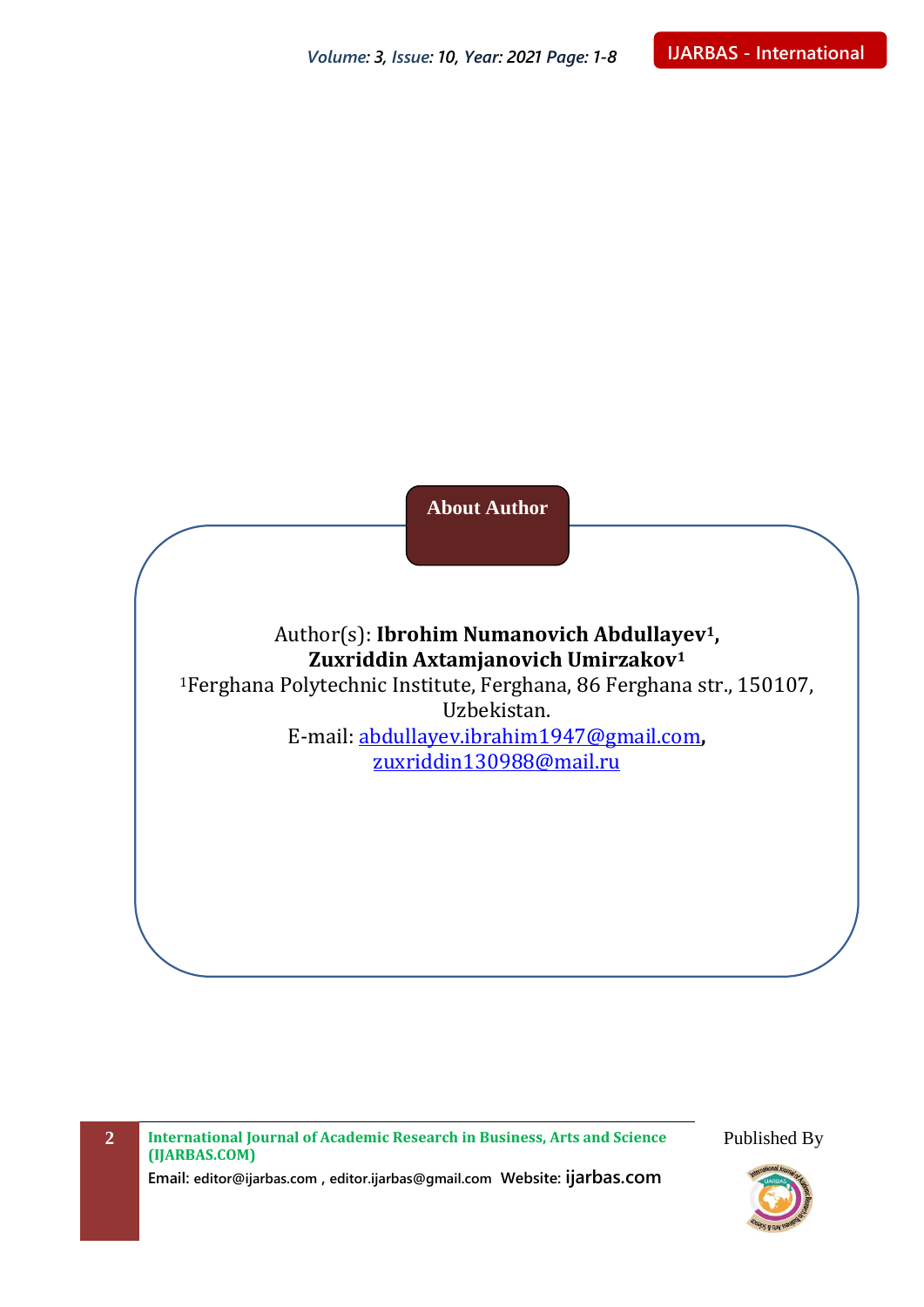#### **Introduction**

All enterprises of the Fergana region use the currently generally accepted dry dust and gas cleaning systems for cleaning their emissions, the technical characteristics of which were presented earlier [1]. These cleaning systems are based on filtering dusty gases with fabric filters, which are one of the oldest technical solutions to achieve effective dust collection at a relatively modest capital and operating cost. The increased requirements for the degree of gas purification in cement production revealed a tendency towards an increase in the share of used filtration devices in comparison with devices for wet gas cleaning.

Table 1 shows the data [2] on the efficiency of gas cleaning with fabric filters in different periods of their operation (the efficiency was determined by particles with a size of 0.3 microns).

| TUDIC T                 |                       |         |                 |  |
|-------------------------|-----------------------|---------|-----------------|--|
|                         | Cleaning efficiency,% |         |                 |  |
| Textile                 | clean                 | after   | after backflush |  |
|                         | the cloth             | dusting | cleaning        |  |
| Thin synthetic          |                       | 65      | 13              |  |
| Thick brushed synthetic | 24                    | 75      | 66              |  |
| Thick brushed woolen    | 39                    | 82      | 69              |  |
| <b>Basalt roving</b>    | 35                    |         |                 |  |

**Influence of the deposited dust layer on the efficiency of the fabric** *Table 1*

It can be seen from the table that the cleaning efficiency with a thin cloth after its regeneration decreases sharply in comparison with a dusty one, while the difference in cleaning efficiency when using thicker bulky cloths is much smaller. If a continuous layer of dust forms on the fabric between regenerations, a very high dust collection efficiency can be expected, even in the form of submicron particles.

Thus, the clean cloth of fabric filters itself is not a highly effective filtering medium in the literal sense, and in some cases it only serves as a supporting surface, i.e. serves as the basis for the formation and retention of the filtering dust layer.

Since the layer formation process takes a long time at low concentration, the best results are obtained when cleaning gases with high dust content. The ability of most particles less than 5 microns in size to coagulate with the formation of strong loose aggregates in the gas flow, in the tissue and on its surface makes it possible to use even rare tissues as an effective filtering medium.



**Email: editor@ijarbas.com , editor.ijarbas@gmail.com Website: ijarbas.com**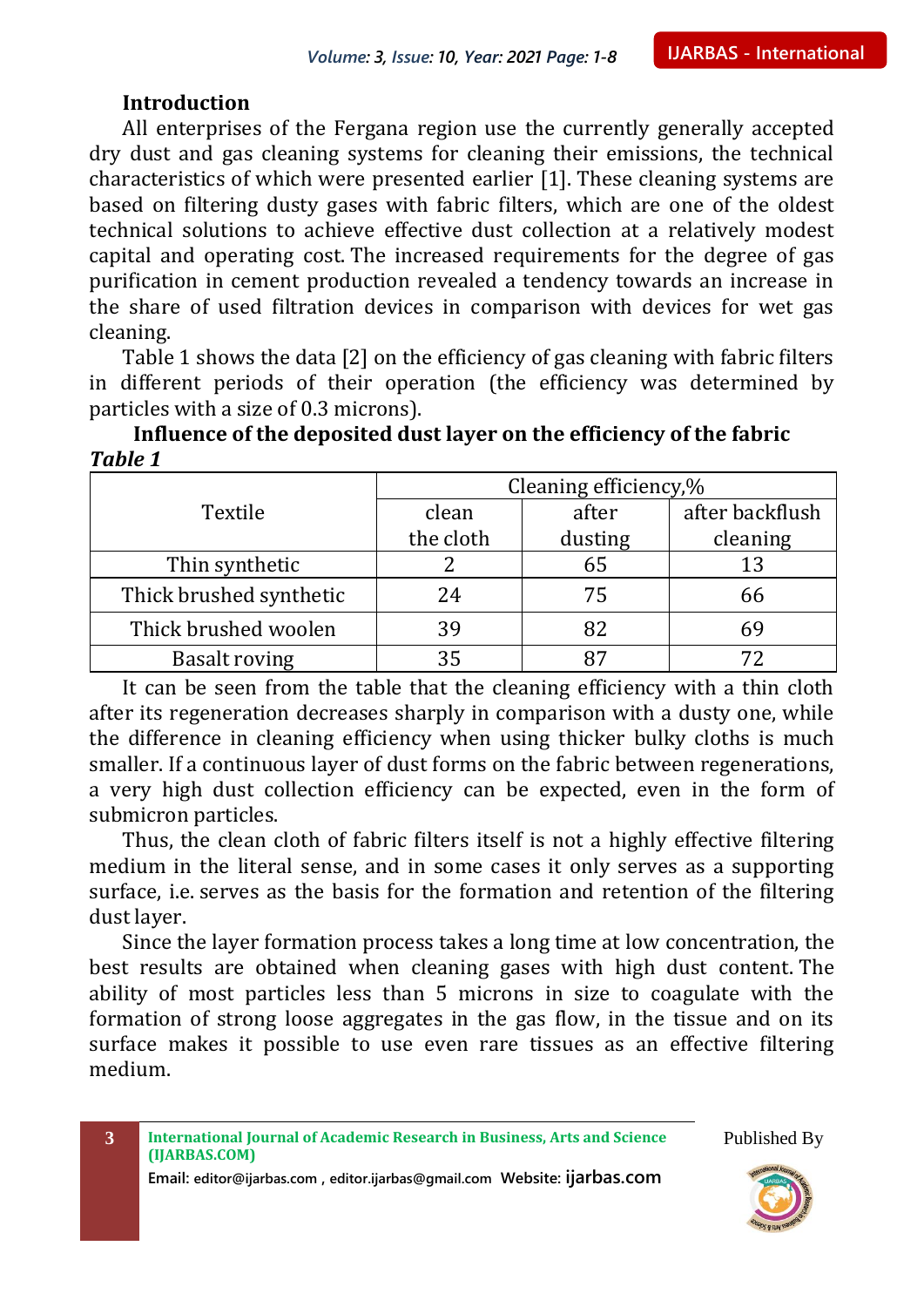When cleaning the fabric, a significant part of the dust sediment is removed, but a significant amount of it remains inside the fabric between the threads and fibers, therefore, a high cleaning efficiency remains. When regenerating dusty fabrics, do not allow them to be re-cleaned.

It is advisable to use small gas loads in these filters - usually  $0.3$ -1.2 m<sup>3</sup>/  $(m<sup>2</sup>$  • min). At high speed, excessive compaction of the dust layer can occur, accompanied by a sharp increase in resistance. Since the particles penetrate deep into the layer and tissue, a disturbance of the dust layer is observed, accompanied by a secondary entrainment of dust, especially from the holes between the threads.

With an increase in the filtration rate, the outlet concentration rises rather sharply immediately after regeneration (Fig. 1). In addition, at high filtration rates, regeneration is required too often, which increases the wear on the fabric and mechanisms. To ensure reliable operation of filters and their high efficiency, it is necessary to have large filtering surfaces and to avoid too deep regeneration.

Industrial fabric filters must reliably provide the specified gas purification efficiency. Moreover, based on economic considerations, the filter resistance should not exceed 0.75-1.5 kPa (75-150 mm of water column), and only in special cases its value can reach 2-2.5 kPa (200-250 mm of water.Art.). With a higher hydraulic resistance, the breakthrough increases sharply and the breakdown of the sleeves or their destruction is possible.

The efficiency of gas cleaning in fabric filters is quite high, but it can decrease if the fabric is defective, poor pressure of the sleeves on the nozzles or in the nests, leaks in tube sheets, rupture, wear or stretching of the sleeves [3, 4].



Fig. 1. **Dependence of the output concentration of dust in gases (z2) on the rate of their filtration through the fabric:**

| International Journal of Academic Research in Business, Arts and Science<br>(IJARBAS.COM) | Published By                  |
|-------------------------------------------------------------------------------------------|-------------------------------|
| Email: editor@ijarbas.com, editor.ijarbas@gmail.com Website: ijarbas.com                  | International Journal of Con- |

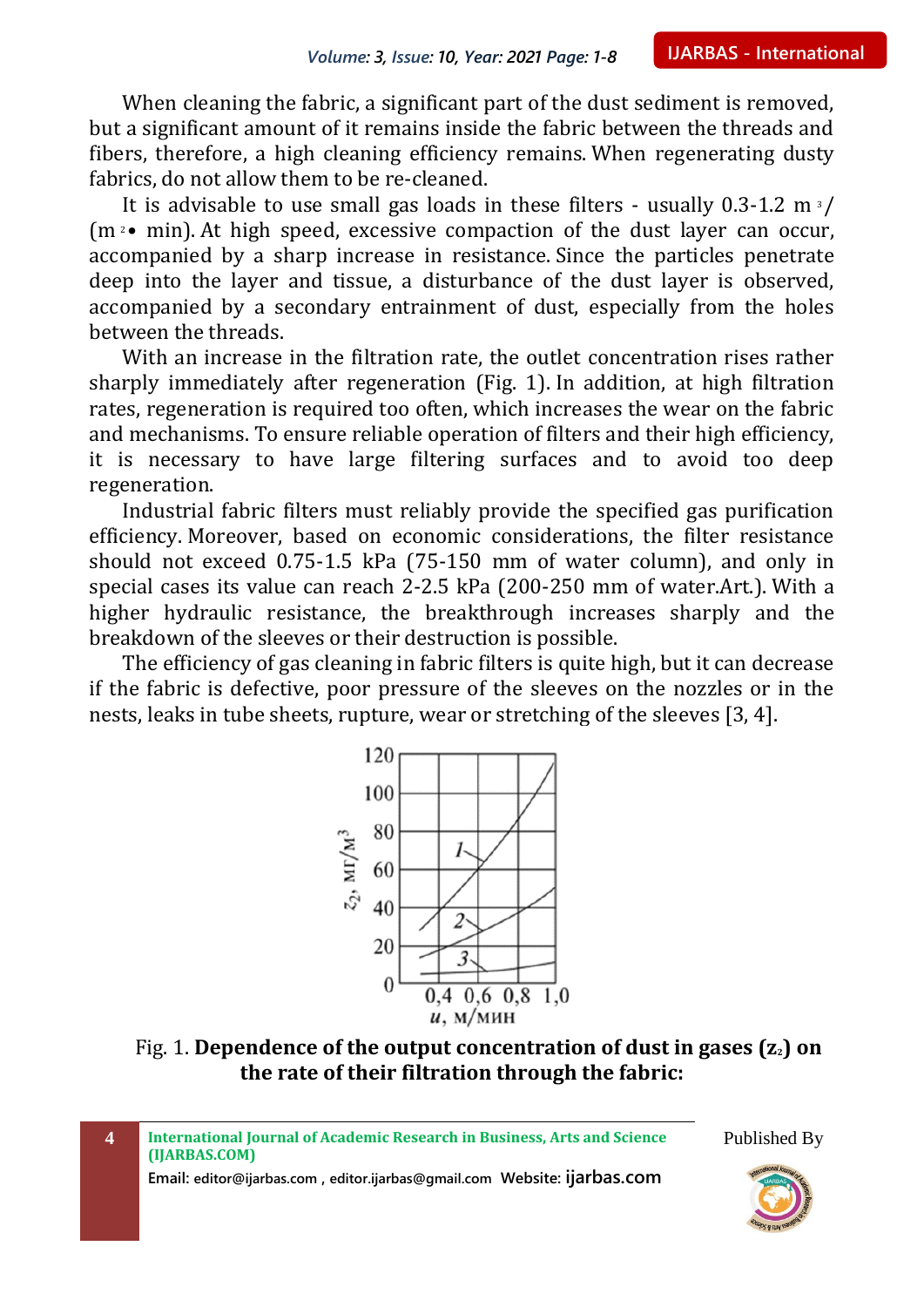1 - immediately after regeneration; *2* - during several cycles "regeneration filtration"; *3* - at the end of the filtration cycle before regeneration

The main factor that determines the area of the filter cloth in the installation is the pressure drop across the cloth, and not the value of the gas cleaning efficiency, and only in some cases the permissible gas load on the cloth can be determined by the value of the output dust concentration.

#### **Method**

For an approximate calculation of the filtration area of a fabric filter, it is necessary to determine the total flow rate of dusty gases entering the fabric (taking into account suction) and the flow rate of purge gases or air coming from the regenerated section. In addition, you need to know the gas load (filtration rate), which is selected based on operating experience, depending on the fabric used.

The total filtration area  $S(m<sub>2</sub>)$  of the installation is determined by the formula:

$$
S = S_P + S_C = \frac{V_1 + V_2}{u} + S_C \tag{1}
$$

where  $S_p$ - filtration area in simultaneously operating sections, m<sup>2</sup>;  $S_c$ - tissue area in the regenerated section,  $m \times i$  *v*<sub>1</sub> - consumption of dusty gases, taking into account suction (in the gas duct and the bunker),  $m \frac{3}{2}$  min;  $V_{2}$ - flow rate of purging gases or air, m<sup>3</sup>/ min; and - filtration rate (gas load on tissue), m<sup>3</sup>/  $(m \cdot \bullet min)$ .

Below are the gas load values for various fabrics:

Synthetic or glass fabric, gas load,  $m \frac{3}{2}$  ( $m \frac{2}{3}$   $m \frac{1}{2}$ ) ... 0.6-1.2 0.5-1.0 0.3-0.9

For easily removable dusts and their low concentrations (less than  $1 g/m<sup>3</sup>$ ), the gas load when using woolen fabrics can be increased to 3.0 m<sup>3</sup>/ (m<sup>2</sup> $\bullet$ ) min). When using synthetic fabrics, the load is taken 10-15% lower than for glass fabrics, given their lower holding capacity.

According to the data of numerous industrial tests, the output dust concentration under these conditions is 20-50 mg /  $m \times 1$  an initial dust concentration of 5-50 g /  $m<sup>3</sup>$ ; at a lower initial concentration, the final concentration is also lower.

It has been practically established that in most cases the value of the gas load and the wear of the bags primarily depend on the value of the input concentration and dispersion of the dust, and usually high dust content and high dispersion make it necessary to increase the filter size if the calculated value of the filter resistance should remain within 1-1, 5 kN / m  $2(100-150$  mm water column). Therefore, when calculating the required surface of the fabric, sometimes they proceed not from the accepted gas load, but from the amount of dust supplied per unit of the surface of the fabric per unit of time [10]. It is

**Email: editor@ijarbas.com , editor.ijarbas@gmail.com Website: ijarbas.com**

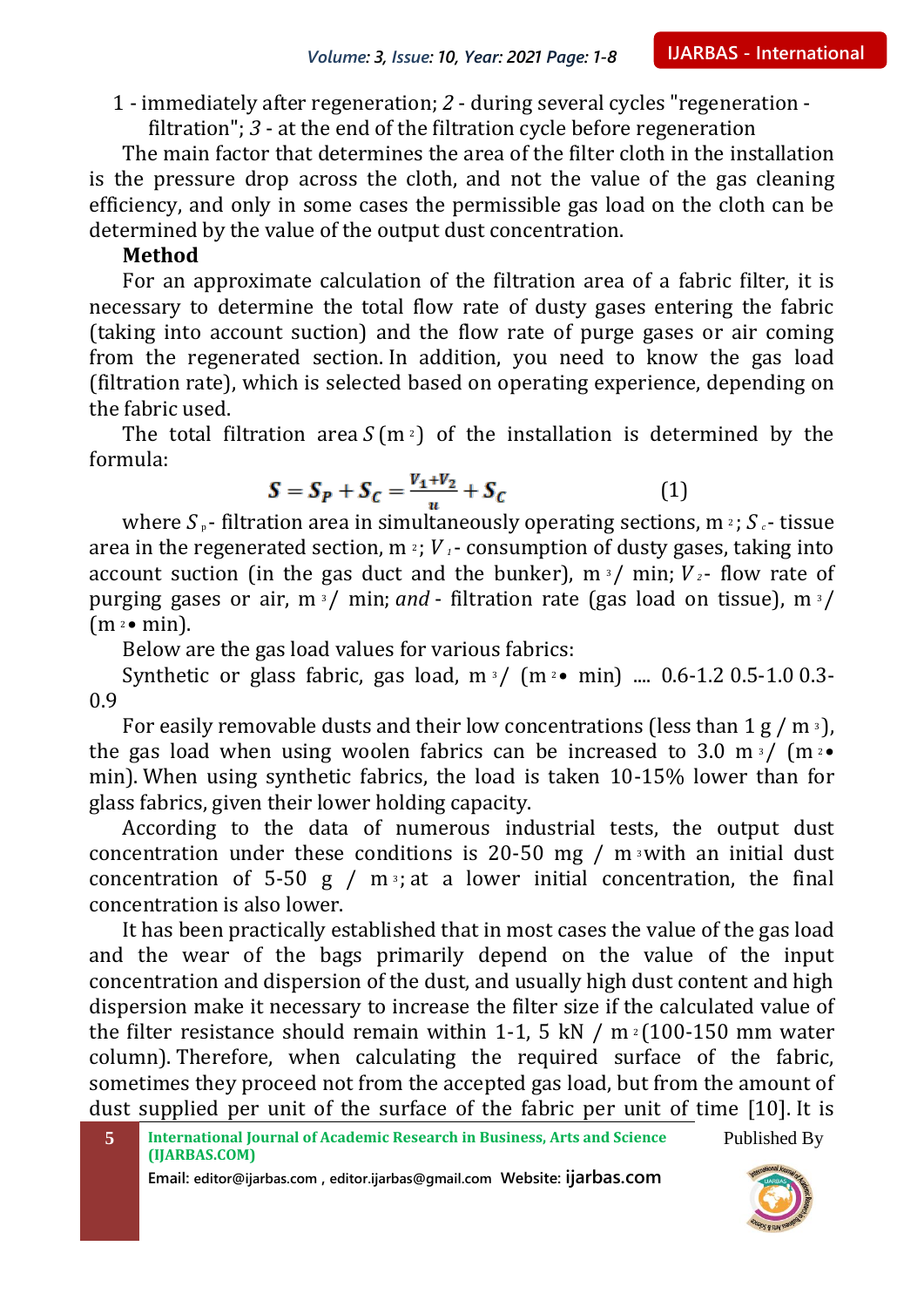believed that for normal operation of filters in the cement industry, this amount of dust per 1 m <sup>2</sup> of fabric should not exceed 12-18 g / (m <sup>2</sup> • min). Based on this, the calculated gas load will be determined from the equation

$$
u = 18/z_1 \tag{2}
$$

where  $z_i$  *is the* input dust concentration,  $g / m$ <sup>3</sup>.

For example, at  $z_1 = 20$  g / m<sup>3</sup>, the gas load will be  $18/20 = 0.9$  m<sup>3</sup>/ (m<sup>2</sup>• min).

Having determined the total area of the fabric, find the required number of filters or sections *n* in a multi-section installation:

 $n = S/S_1$  (3)

where  $S_1$  is the area of the filter bags in one filter (in one section), m<sup>2</sup>.

Since *n* must be an integer, the resulting value is rounded towards an increase in the number of filters or sections.

The total resistance of the installation with bag filters is the sum of the admissible resistance of the fabric, the calculated resistances of the gas ducts and the filter housing (at the inlet and outlet of gases).

The purge air consumption for regeneration by backflush is  $1.5$ -1.8 m<sup>3</sup>/  $(m \times m)$ , and the ratio of the purge air consumption to the air consumption during filtration is 1.5-2 [5].

For synthetic and glass fabrics, this ratio is assumed to be lower in order to avoid too intensive cleaning.

The fan is selected according to the number of gases after the filters; to the volume of filtered gases add the volume of air or backflush gases, as well as the volume of sucked air. This volume is on average 20-30% of the initial volume of the gases to be cleaned. Knowing the total volume of gases and the total resistance of the installation, fans with the required characteristics are selected.

When choosing a fabric for certain working conditions, the design of the filter and the method of regeneration, the dustiness of gases, the properties of the deposited dust, the composition and temperature of the gases, and the features of the technological process are taken into account. Based on these data, the type of fiber or yarn, the weave of the fabric and the method of its finishing are selected [6].

To increase cleaning efficiency and reduce resistance, the gas load on the fabric is reduced.

## **Conclusion**

If the adopted method of regeneration is ineffective, then for the successful removal of dust from the fabric, it is necessary either to accumulate thick layers of dust with a corresponding decrease in the filtration rate, which leads to an increase in the filter mechanical stress. To ensure the continuity of the

**6 International Journal of Academic Research in Business, Arts and Science (IJARBAS.COM)**

**Email: editor@ijarbas.com , editor.ijarbas@gmail.com Website: ijarbas.com**



Published By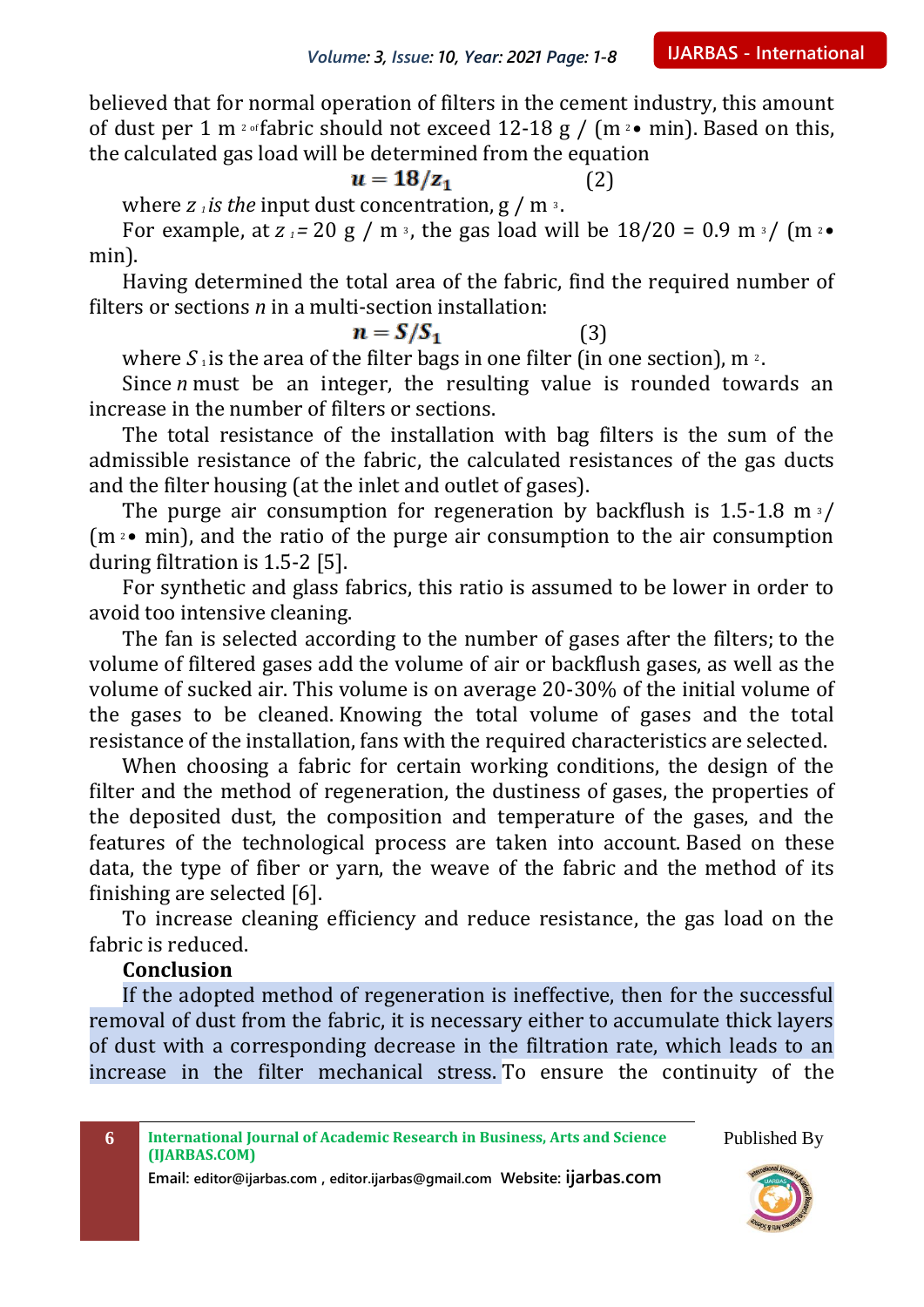operation of such installations, additional sections are provided, in the presence of which current repairs can be carried out without stopping the entire unit [7].

When using filters, in which regeneration does not cause severe wear of the fabric, but is associated with a significant increase in the filtration area, capital costs increase, but the duration of their operation without costly shutdowns for routine maintenance increases significantly. The high capital costs are then offset by longer hoses and spare parts without replacement and lower maintenance costs.

## **Literature**

- Abdullayev Ibrohim Numanovich, Umirzakov Zuxriddin Axtamjanovich. Research on the operation of bag filters for dust and gas cleaning in cement production (on the example of factories in the Ferghana region of the republic of Uzbekistan)/ The American Journal of Interdisciplinary Innovations and Research (ISSN–2642-7478) Published: November 30, 2020 | Pages: 115-123 Doi:<https://doi.org/10.37547/tajiir/Volume02Issue11-21>
- Abdullaev Ibrohim Numanovich, Rakhmanov Bakhodir Kushakovich, Umirzakov Zuhriddin Akhtamzhonovich. Development and research of an effective dust collector for cleaning gas streams from fine dust from cement production. "International Journal of Economic Growth and Enviromental Issues" Volume:8, Issue:3, October 2020, 59-62 p.
- И.Н. Абдуллаев, Э.М. Юнусалиев, Б.К. Рахманов, З.А. Умирзаков Оптимизация конструкций рукавных фильтров (на примере цементных заводов ферганской области). Современные ресурсосберегающие материалы и технологии: перспективы и применение : материалы Международного симпозиума. – Новосибирск : НГАСУ (Сибстрин), 2020. – 283, [1] с. ISBN 978-5-7795-0923-7. стр 212-216.
- Абдуллаев И.Н., Умирзақов З.А. Оптимизация конструкции пылеуловителей цементного производства. Тошкент темир йўл мухандислари институти "Қурилишда иновацион технологиялар" Республика илмий-амалий конференцияси метариаллари, 169-170 бетлар.
- Бергер М.И. Справочник по пыле- и золоулавливанию [Текст] / М.И. Бергер [и др.]; под общ. ред. А.А. Русанова. — 2-е изд., перераб. и доп. — М.: Энергоатомиздат, 1983. — 312 с.
- Ужов В.Н. Очистка промышленных газов от пыли [Текст] / В.Н. Ужов [и др.]. — М.: Химия, 1981. — 392 с.
- Ужов В.Н. Очистка промышленных газов фильтрами [Текст] / В.Н. Ужов, Б.И. Мягков. — М.: Химия, 1970. — 320 с.
- M.M.Madraximov, Z.E.Abdulxayev, E.M.Yunusaliev, A.A.Akramov. "Suyuqlik Va Gaz Mexanikasi Fanidan Masalalar To'plami" Oliy o'quv yurtlari talabalari uchun o'quv qo'llanma. -Farg'ona: 2020-yil, 232 bet.

Мадрахимов, М. М., and З. Э. Абдулҳаев. "Насос агрегатини ишга туширишда



Published By